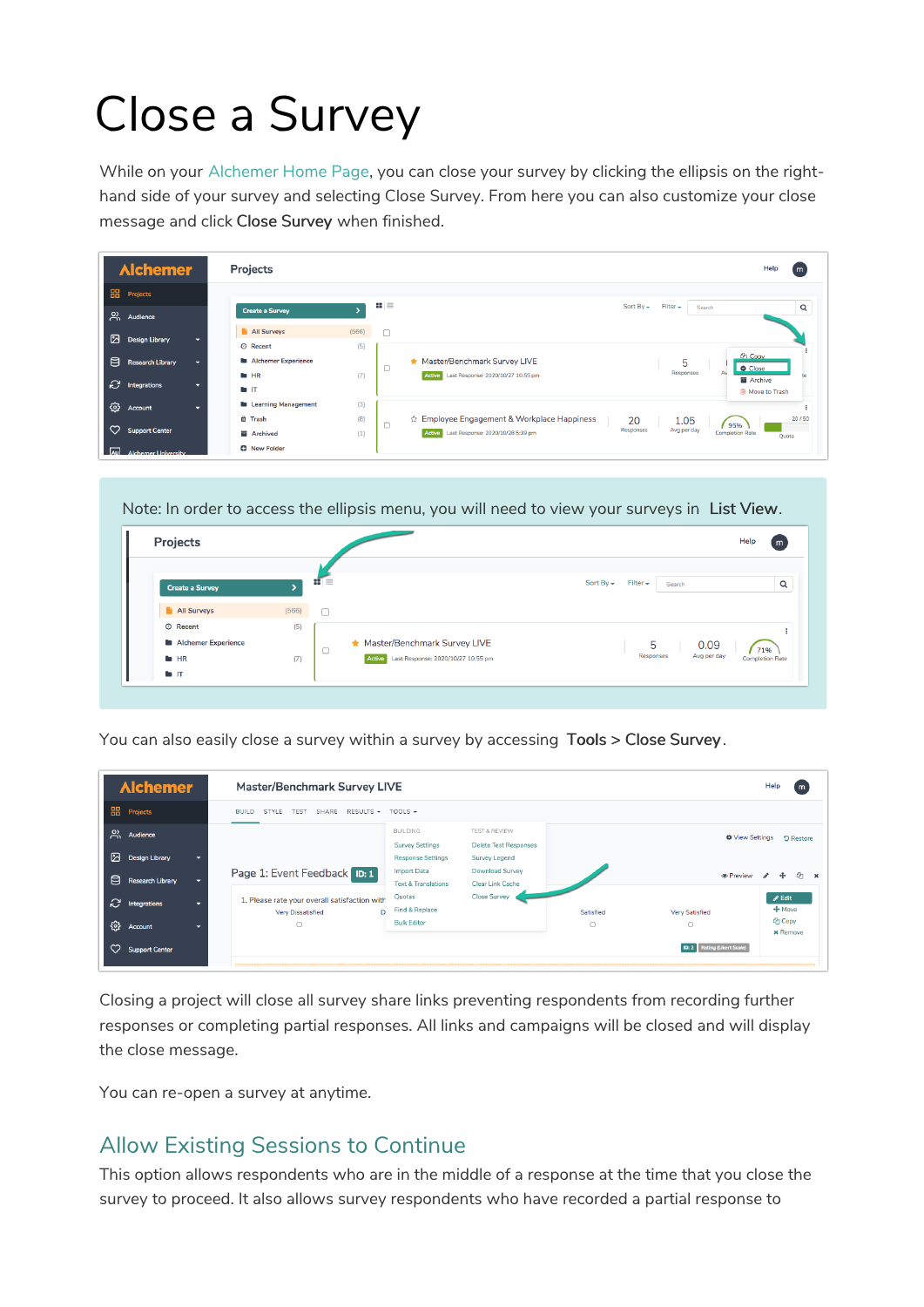resume their response via either an Email Campaign link or a Save and Continue link after you have closed the survey. Leave this option *unchecked* if you wish to stop all survey activity at the time that you close the survey.

### Schedule a Survey to Close on a Specified Date

Many surveys and projects have hard deadlines as to when the survey closes. Rather than logging into Alchemer at 11:59 on the night before, you can automatically close your survey on a specified date.

- 1. Go to Tools > Survey Settings .
- 2. Scroll down and enter the date and time that you want the survey to close in the Automatically Close Survey field.
- 3. Click Save Settings in your account's time zone. This field uses 24 hour time so 11:59pm should be entered as 23:59.

When a survey is closed, respondents who were in the process of completing their survey will still be allowed to complete their responses so you may have <sup>a</sup> few responses that trickle in after the closure.

#### Closing a Share Link

You can also close individual survey share links. Links can be reopened at anytime.

- 1. Go to the Share tab and edit the individual link or email campaign you'd like to close.
- 2. On the Settings tab change the status to Closed. This will close your individual link or campaign, but leave your survey open so that you can continue to collect responses using other links.



3. On the Advanced tab of the link editor you can also schedule a window of dates for which the link will be open to collect responses.